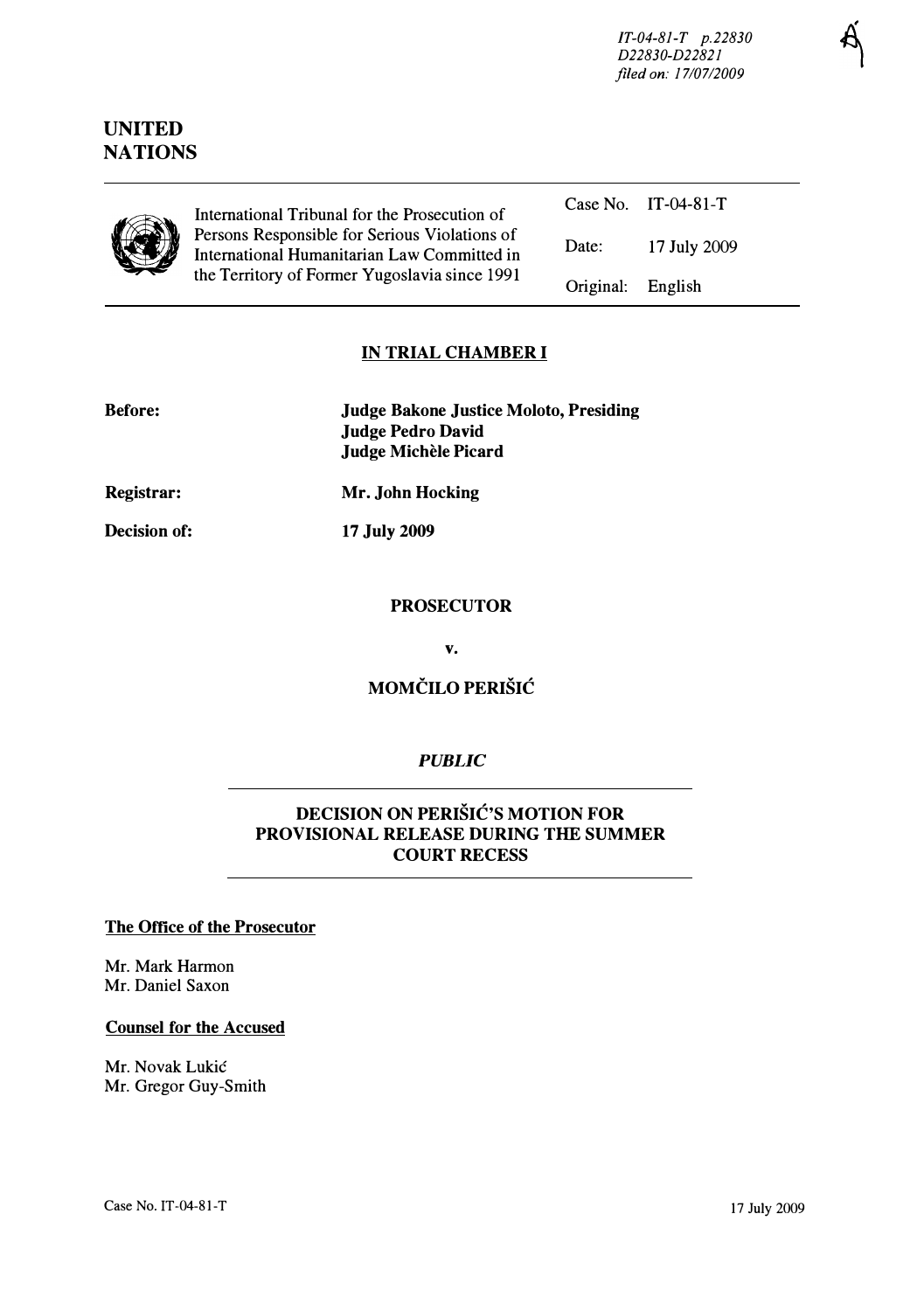TRIAL CHAMBER I ("Trial Chamber") of the International Tribunal for the Prosecution of Persons Responsible for Serious Violations of International Humanitarian Law Committed in the Territory of the former Yugoslavia since 1991 ("Tribunal") is seised of "Mr. Perišic's Motion for Provisional Release During the Summer Court Recess", filed publicly with confidential Annexes on 1 July 2009 ("Motion") and hereby renders its Decision.

### I. SUBMISSIONS

1. In its Motion, the Defence requests the Trial Chamber to grant Momčilo Perišic ("Accused") temporary provisional release from 25 July 2009 for the duration of the summer court recess, on the same terms and conditions under which he was previously on provisional release or under such conditions as are deemed appropriate pursuant to Rule 65 (C) of the Rules of Procedure and Evidence ("Rules"). $<sup>1</sup>$ </sup>

- 2. In support of its Motion, the Defence makes the following submissions:
	- a. The Accused poses no risk of flight or danger to any victim, witness or other person and he appends his personal guarantee whereby he undertakes to abide by any and all conditions imposed by the Trial Chamber should his request be granted; $2^2$
	- b. The Accused has always been in full compliance with the terms and conditions of prior provisional release periods;<sup>3</sup>
	- c. The Accused voluntarily co-operated with the Office of the Prosecutor ("OTP") prior to his indictment and voluntarily surrendered to the Tribunal within three days of being formally notified of the indictment;<sup>4</sup>
	- d. The Accused has always acted respectfully towards the Trial Chamber;<sup>5</sup>
	- e. The Government of the Republic of Serbia ("Serbian Government") has provided guarantees in support of the Motion; $<sup>6</sup>$ </sup>
	- f. In other cases before the Tribunal, temporary provisional release has been granted to accused persons during breaks in trial proceedings;<sup>7</sup>

<sup>&</sup>lt;sup>1</sup> Motion, para. 1, citing Decision on Momčilo Perišić's Motion for Provisional Release, 9 June 2005 and Decision on Momčilo Perišić's Motion for Provisional Release During the Court Winter Recess, 17 December 2008.

<sup>&</sup>lt;sup>2</sup> Motion, sub-para. a., p. 3; Motion, Confidential Annex C.

 $3$  Motion, sub-para. b., p. 4.

<sup>&</sup>lt;sup>4</sup> Motion, sub-para. c., p. 4.

 $<sup>5</sup>$  Motion, sub-para. d., p. 4.</sup>

 $<sup>6</sup>$  Motion, sub-para. e., p. 4; Motion, Confidential Annex B.</sup>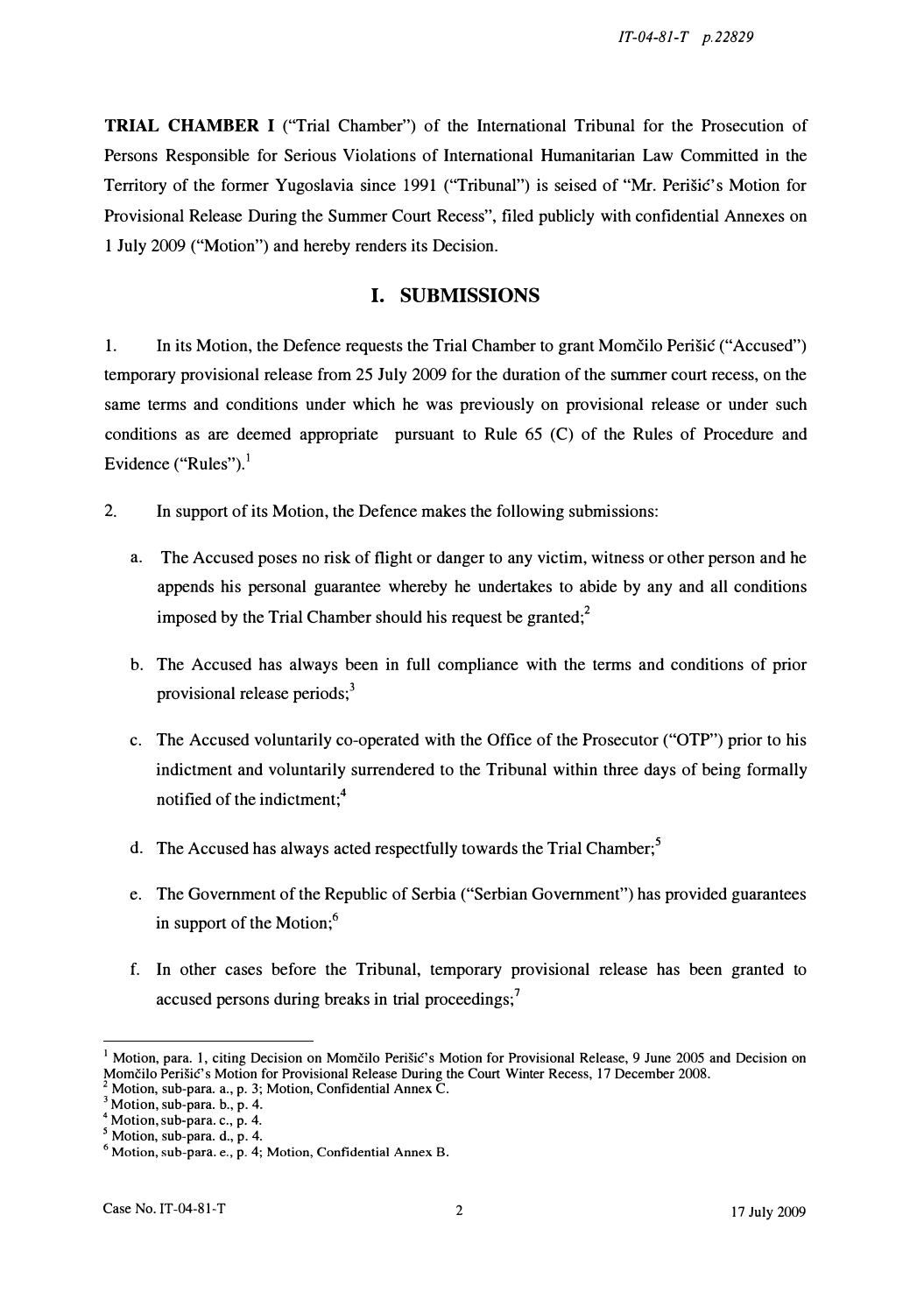- g. In previous decisions on provisional release, this Trial Chamber has held that the existence of a sufficiently compelling humanitarian reason for provisional release at the early stages of the proceedings, specifically prior to the Rule 98 *bis* decision, is not required;<sup>8</sup>
- h. The Accused intends to spend the recess period participating in the preparations for his defence case, by working closely and on a daily basis with his defence team and lead counsel who will be stationed in Belgrade during this period;<sup>9</sup>
- i. The time spent away from the United Nations Detention Unit ("UNDU"), particularly the opportunity to spend time with his family, has a positive effect on the Accused's health and well-being. $10$

3. Finally, the Defence urges the Trial Chamber to "exercise its power of discretion in a compassionate and reasonable manner in order to uphold fairness and the interests of justice.<sup>11</sup>

4. The "Prosecution's Response to Mr. Perisic's Motion for Provisional Release During the Summer Court Recess" ("Response") was filed publicly on 15 July 2009, whereby the Prosecution opposes the Motion.<sup>12</sup>

5. At the outset, the Prosecution recalls the Appeals Chamber's finding that a Trial Chamber is required to assess the circumstances relevant for a decision on provisional release pursuant to Rule 65(B) as they are at the time when it reaches its decision and, as far a foreseeable, at the time the accused is expected to return to the Tribunal.<sup>13</sup> The Prosecution submits that there has been a material change in the circumstances since the Trial Chamber granted the Accused provisional release during the Easter recess in April  $2009<sup>14</sup>$  as the Prosecution case is at a significantly more advanced stage in the proceedings. Specifically, the Prosecution states that the Trial Chamber has heard an additional 19 witnesses and admitted an additional 329 exhibits since the Easter recess.<sup>15</sup> As such, the Accused has heard a substantial amount of evidence of the crimes charged against him. Moreover, the Prosecution submits that the Defence has been informed of the imminent close of the

 $<sup>7</sup>$  Motion, sub-para. f., p. 4.</sup>

<sup>8</sup> Motion, sub-para. g., pp 4-5, referring to Decision on Momčilo Perišić's Motion for Provisional Release During the Court's Winter Recess, 17n December 2008, para. 9; and Decision on Momčilo Perišić's Motion for Provisional Release During the Easter Court Recess, 6 April 2009, para. lO.

 $\gamma$  Motion, sub-para. h., p. 5.

 $\cdot$  Motion, sub-para. i., p. 5.

 $11$  Motion, sub-para. j., p. 5.

 $12$  Response, paras 1, 5 and 7.

<sup>&</sup>lt;sup>13</sup> Response, para. 3.

<sup>&</sup>lt;sup>14</sup> See Decision on Mr. Perišić's Motion for Provisional Release During the Easter Court Recess, 6 April 2009 ("19  $\frac{2}{15}$  Decision").

Response, para. 5.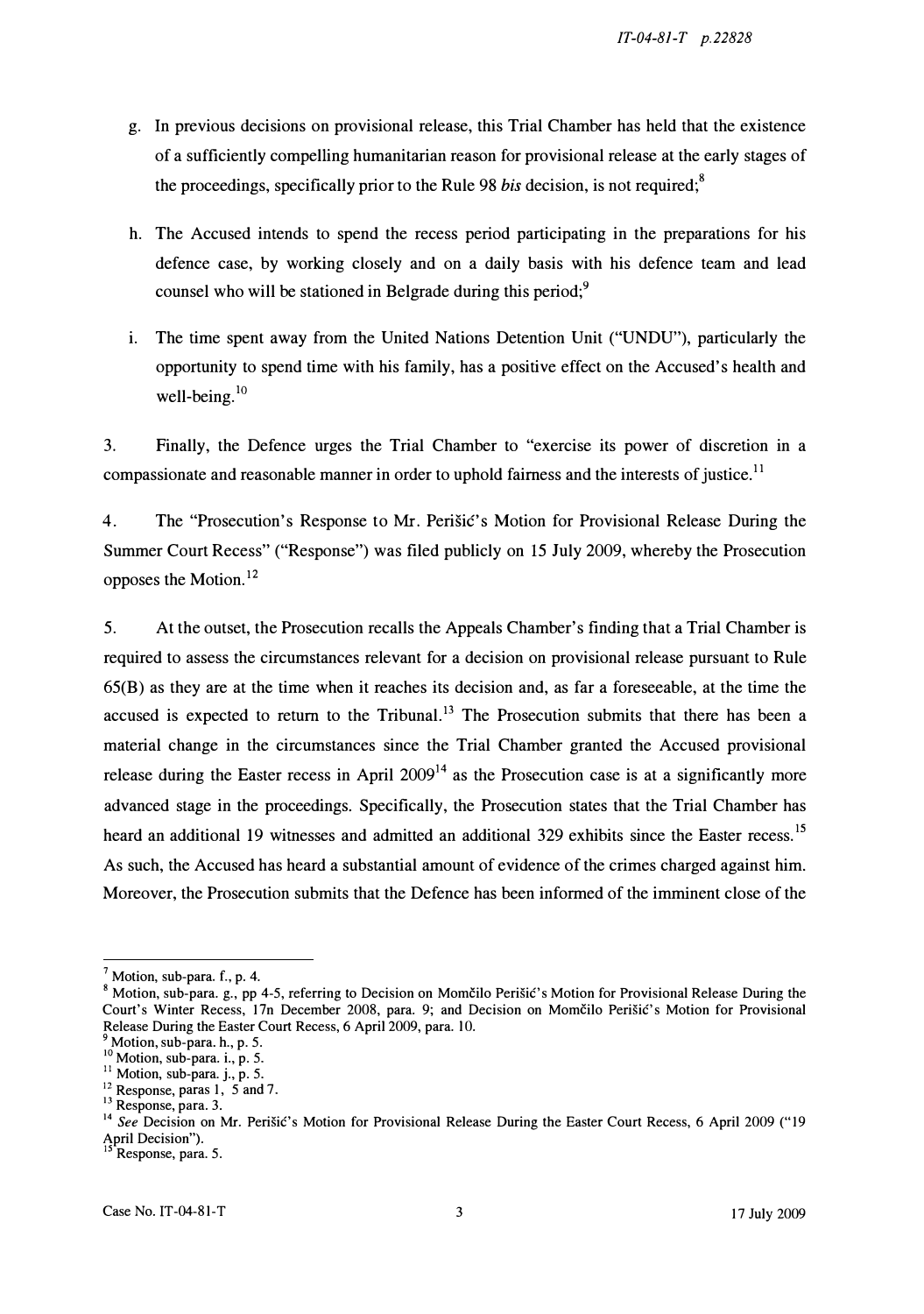Prosecution case, which raises the risk that the Accused will abscond, should provisional release be granted.<sup>16</sup>

6. The Prosecution further asserts that the Defence's reference to the Accused past compliance with the terms and conditions of his provisional release, his personal guarantee that he will abide by the conditions of his provisional release and the guarantees offered by the Republic of Serbia in support of his provisional release are not decisive factors.<sup>17</sup>

7. Finally, the Trial Chamber notes that the Host Country was invited to indicate whether it has any objections to the Accused being provisionally released. In its letter of 3 July 2009, the Host State did not raise any objection in this matter.

# II. APPLICABLE LAW

8. Rule 65 of the Rules governs provisional release. It provides, in relevant part:

(A) Once detained, an accused may not be released except upon an order of a Chamber.

(B) Release may be ordered by a Trial Chamber only after giving the host country and the State to which the accused seeks to be released the opportunity to be heard and only if it is satisfied that the accused will appear for trial and, if released, will not pose a danger to any victim, witness or other person.

(C) The Trial Chamber may impose such conditions upon the release of the accused as it may determine appropriate, including the execution of a bail bond and the observance of such conditions as are necessary to ensure the presence of the accused for trial and the protection of others.

9. The Defence bears the onus, on a balance of probabilities, that the accused will appear for trial and, if released, will not pose a danger to any victim, witness or other person.<sup>18</sup>

10. In deciding whether the requirements of Rule 65(B) of the Rules have been met, a Trial Chamber must consider all of those relevant factors which a reasonable Trial Chamber would have been expected to take into account before reaching a decision. It must then provide a reasoned opinion indicating its view on those relevant factors.<sup>19</sup> What these relevant factors are, as well as the weight to be accorded to them, depends upon the particular circumstances of each case.<sup>20</sup> The Trial Chamber is required to assess such circumstances not only as they exist at the time when it

<sup>&</sup>lt;sup>16</sup> Response, para. 5.

<sup>&</sup>lt;sup>17</sup> Response, para. 6.

<sup>&</sup>lt;sup>18</sup> See Prosecutor v. Lazarević, Decision on Defence Request for Provisional Release, Case No. IT-03-70-PT, 14 April 2005 (footnote omitted), p. 2.

<sup>&</sup>lt;sup>9</sup> Prosecutor v. Haradinaj et al., Case No. IT-04-84-AR65.2, Decision on Lahi Brahimaj's Interlocutory Appeal Against the Trial Chamber's Decision Denying his Provisional Release, 9 March 2006, para. 8.

Prosecutor v. Stanišić, Case No. IT-04-79-AR65.1, Decision on Prosecution's Interlocutory Appeal of Mico Stanišić's Provisional Release, 17 October 2005, para. 8.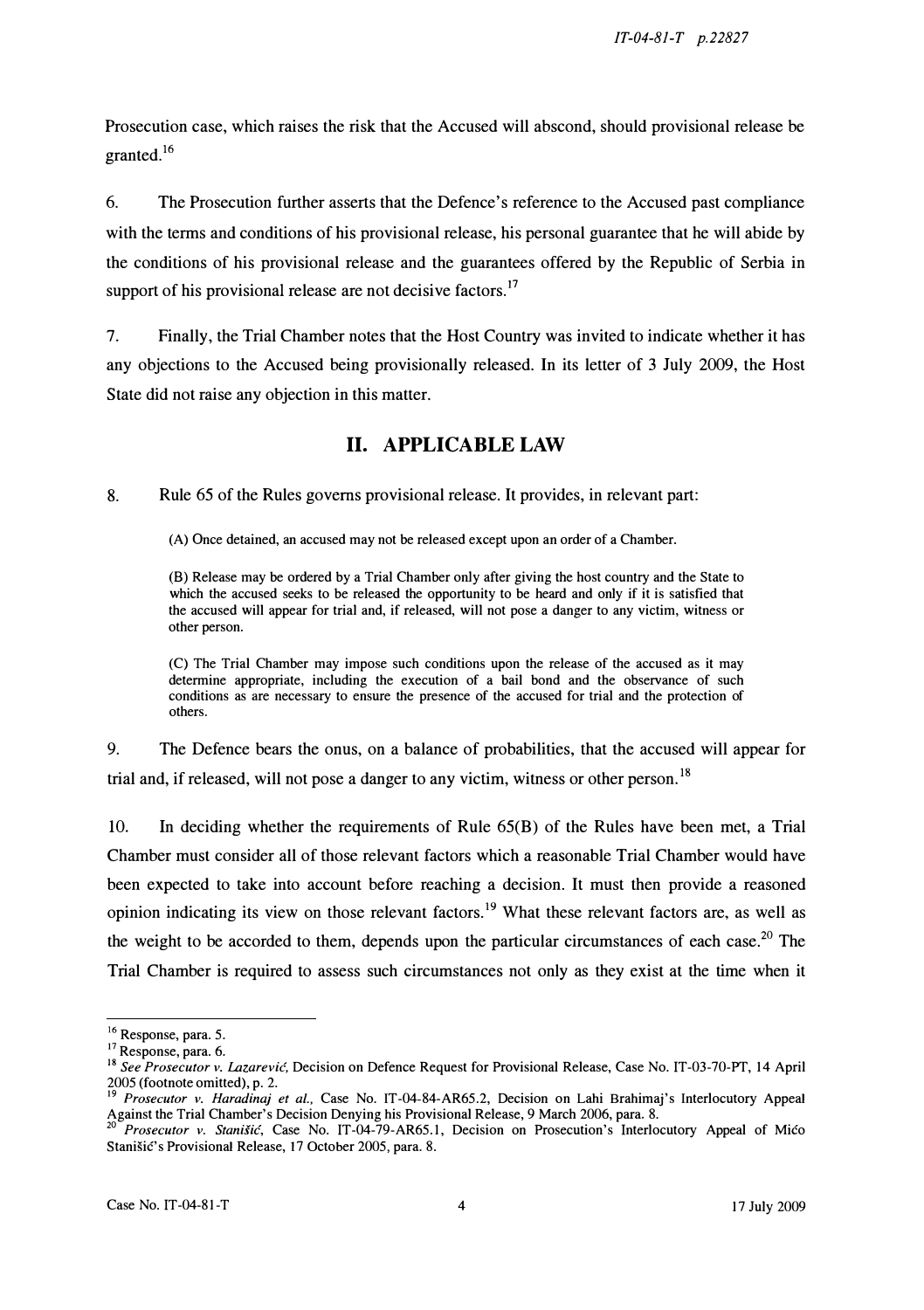reaches its decision, but also at the time the accused is expected to return to the Tribunal, as far as these can be foreseen. $^{21}$ 

## III. DISCUSSION

11. As a preliminary point, the Trial Chamber recalls the finding of the Appeals Chamber that "an application for provisional release brought at a late stage of proceedings, and in particular after the close of the Prosecution case, will only be granted when serious and sufficiently compelling humanitarian reasons exist".<sup>22</sup> By way of argument a contrario, the Trial Chamber finds that the existence of a sufficiently compelling humanitarian reason for provisional release at an earlier stage of the proceedings—as is the case here—is *not* required.

12. As regards whether the Accused, if released, will return for trial - particularly in light of the Prosecution's allegation that the Accused will abscond if granted provisional release at this stage of the proceedings - the Trial Chamber took into consideration the seriousness of the allegations against the Accused, as well as the current stage of the proceedings. However, the Trial Chamber was also guided by the ruling of the European Court of Human Rights that "the gravity of the charges cannot by itself serve to justify long periods of detention on remand".<sup>23</sup> The Trial Chamber notes that the Accused has not attempted to evade justice, that he voluntarily surrendered to the Tribunal as soon as he was made aware of the Indictment against him and has always been in full compliance with the terms and conditional of provisional release.<sup>24</sup> Finally, the Trial Chamber notes that the Accused has demonstrated his Willingness to cooperate with the Prosecution by giving several interviews prior to being indicted.<sup>25</sup>

13. The Trial Chamber notes the personal guarantee by the Accused in which he undertook to comply with any order issued by the Trial Chamber.<sup>26</sup> The Trial Chamber also took into consideration, and gave appropriate weight to, the guarantee given by the Republic of Serbia.<sup>27</sup>

<sup>&</sup>lt;sup>21</sup> Prosecution v. Prlić et. al, Case No. IT-04-74-AR65.15, Decision on Prosecution's Appeal Against the Trial Chamber's Decision on Slobodan Praljak's Motion for Provisional Release, 8 July 2009, para. 7.

Prosecutor v. Prlić et al., Case No. IT-04-74-AR65.7, Decision on "Prosecution's Appeal from Décision Relative à la Demande de Mise en Liberté Provisoire de l'Accusé Petković Dated 31 March 2008" , 21 April 2008, para. 17.

<sup>&</sup>lt;sup>23</sup> *Ilykov v. Bulgaria*, European Court of Human Rights, Judgement of 26 July 2001, para. 81 as referred to in Prosecutor v. Haradinaj et al., Case No. IT-04-84-PT, Decision on Ramush Haradinaj Motion for Provisional Release, 6 June 2005, para. 24. See Prosecutor v. Simatovic, Case No. IT-03-69-AR65.2, Decision on Prosecution's Appeal Against Decision on Provisional Release, 3 December 2004, para. 15.

See 19 April Decision, para. 11; Decision on Mr. Perišic's Motion for Provisional Release During the Court's Winter Recess, 17 December 2008, para. 10; Report of the Ministry of the Interior of the Republic of Serbia on the Provisional Release of Momcilo Perisic from 9 April 2009 to 17 April 2009, 29 April 2009; Report of the Ministry of Justice of the Republic of Serbia on the Provisional Release of Momcilo Perisic, 20 January 2009.

<sup>&</sup>lt;sup>25</sup> See 19 April Decision, para. 11.

<sup>&</sup>lt;sup>26</sup> Motion, Confidential Annex C.

<sup>&</sup>lt;sup>27</sup> Motion, Confidential Annex B.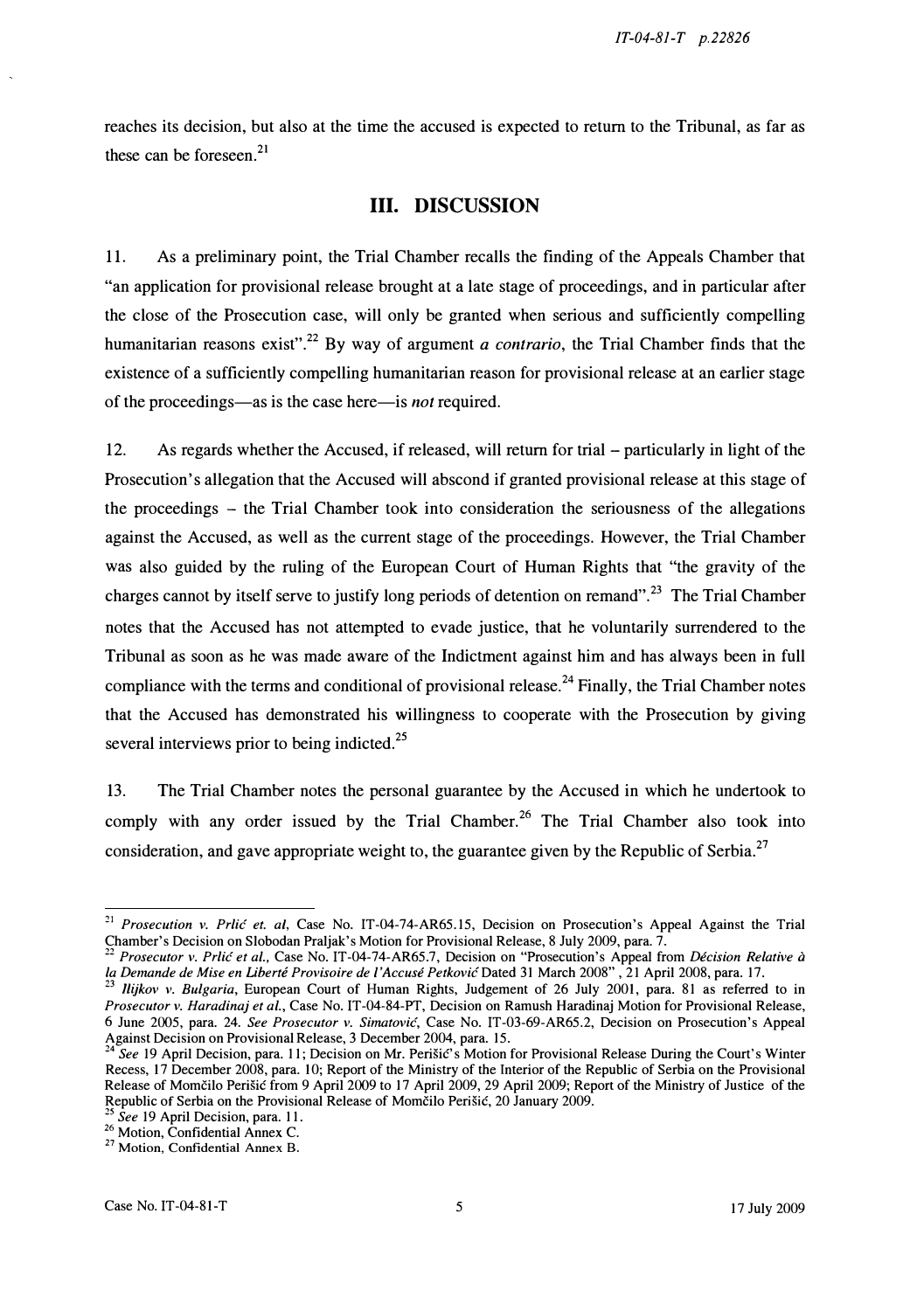14. For these reasons and subject to the terms and conditions imposed by this Decision, the Trial Chamber is satisfied that the Accused, if released, will return for trial.

15. As regards whether the Accused, if released, will not pose a danger to any victim, witness or other person, the Trial Chamber notes that there is nothing in the evidence to suggest that the Accused interfered or would interfere with the administration of justice. In this regard, the Trial Chamber also took into account the personal undertaking of the Accused and his conduct during previous periods of provisional release.

16. For these reasons and subject to the terms and conditions imposed by this Decision, the Trial Chamber is satisfied that the Accused, if released, will not pose a danger to any victim, witness or other person.

17. The Trial Chamber recalls that there is no right of an accused to provisional release during the court recess derived from the presumption of innocence; rather, subject to the requirements of Rule 65 (B) being met, it is based on judicial discretion.<sup>28</sup>

18. In exercising its discretion, the Trial Chamber took into account the positive effect previous periods of provisional release have had on the Accused as set out in the Motion<sup>29</sup> and the submission that provisional release would facilitate the Accused's ability to prepare his defence, but attributed limited weight to them. $30$ 

19. Finally, The Trial Chamber had full regard for the fact that the Prosecution's case is indeed more advanced now than it was in April 2009. However, in the instant case, having considered the facts and circumstances as they currently stand, the Trial Chamber is satisfied that it should exercise its discretion in favour of the Accused's request. The Trial Chamber is also satisfied that, as far as foreseeable, the circumstance of the case will not have substantially changed by the time the Accused is expected to return to the Tribunal, so as to militate against the Accused's request.

<sup>28</sup> See also Prosecutor v. Milutinović et al., Decision on Joint Defence Motion for Provisional Release During Winter Recess, Case No. IT -05-87 -T, 5 December 2006, para. 12.

<sup>&</sup>lt;sup>29</sup> Motion, sub-para. i, p. 5.

<sup>&</sup>lt;sup>30</sup> Motion, sub-para. h, p. 5.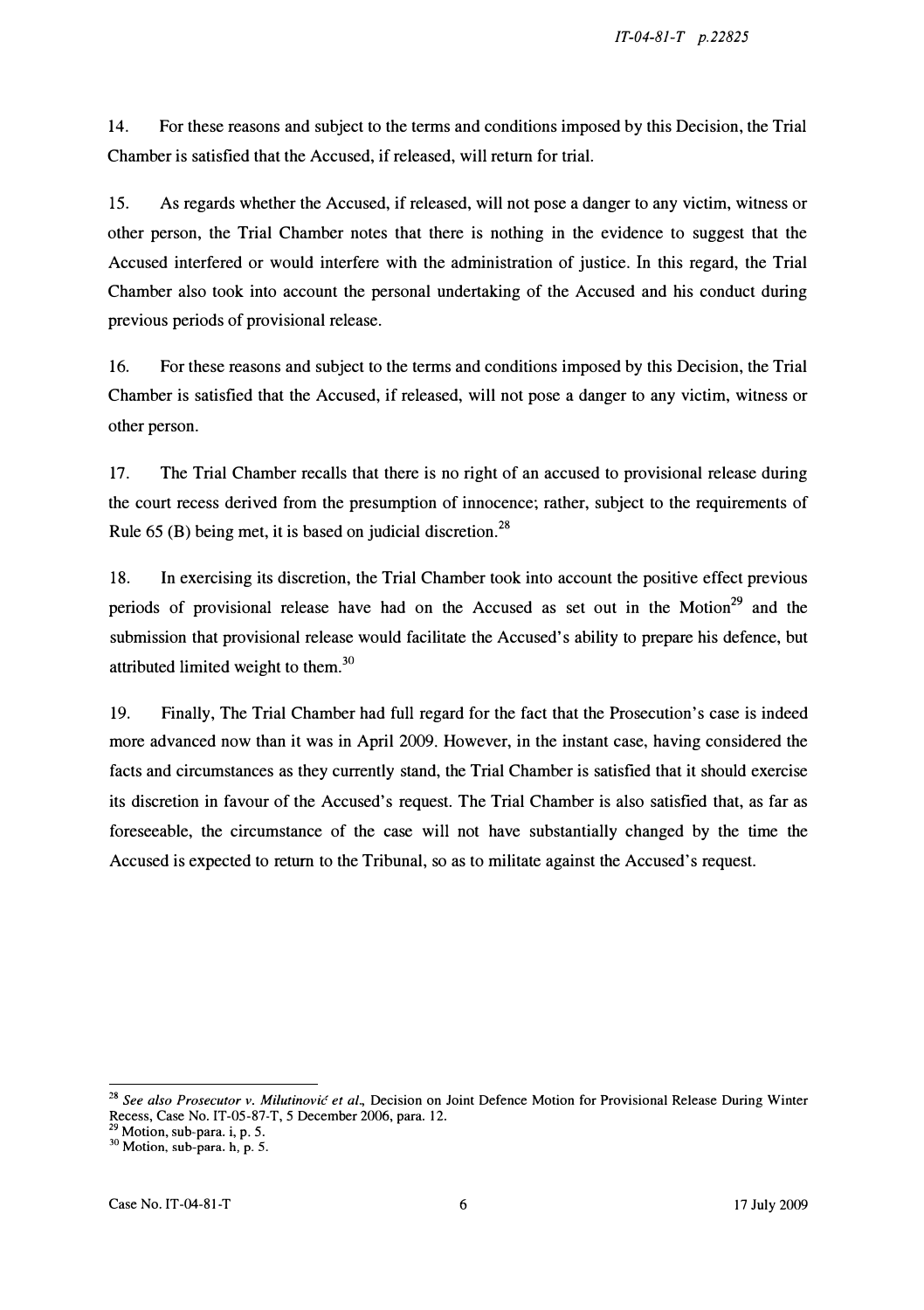IT-04-8J-T p.22824

#### IV. DISPOSITION

20. For the reasons set out above and pursuant to Rules 54 and 65 of the Rules, the Trial Chamber hereby:

**GRANTS** the Motion in part, and

(1) ORDERS the provisional release of Momčilo Perišić subject to the following terms and conditions:

- a. As soon as practicable, on or after 25 July 2009, the Accused Momčilo Perišić shall be transported to Schiphol airport in the Netherlands by the Dutch authorities;
- b. At Schiphol airport, the Accused shall be provisionally released into the custody of an official of the Serbian Government to be designated prior to release in accordance with operative paragraph 2(a) hereof, who shall accompany the Accused for the remainder of his travel to the Republic of Serbia and to his place of residence;
- c. On his return, the Accused shall be accompanied by the same designated official of the government of the Republic of Serbia, who shall deliver the Accused to the custody of the Dutch authorities at Schiphol airport on or before 14 August 2009, and the Dutch authorities shall then transport the Accused back to the UNDU in The Hague;
- d. During the period of his provisional release, the Accused shall abide by the following conditions, and the authorities of the government of the Republic of Serbia, induding the local police, shall ensure compliance with such conditions:
- (i) to provide the address at which he will be staying in Belgrade to the Serbian Ministry of Justice ("Ministry of Justice") and the Registrar of the Tribunal before leaving the UNDU in The Hague;
- (ii) to remain within the confines of the municipality of Belgrade;
- (iii) to surrender his passport to the Ministry of Justice;
- (iv) to report each day, before 1 p.m., to the police in Belgrade at a local police station to be designated by the Ministry of Justice;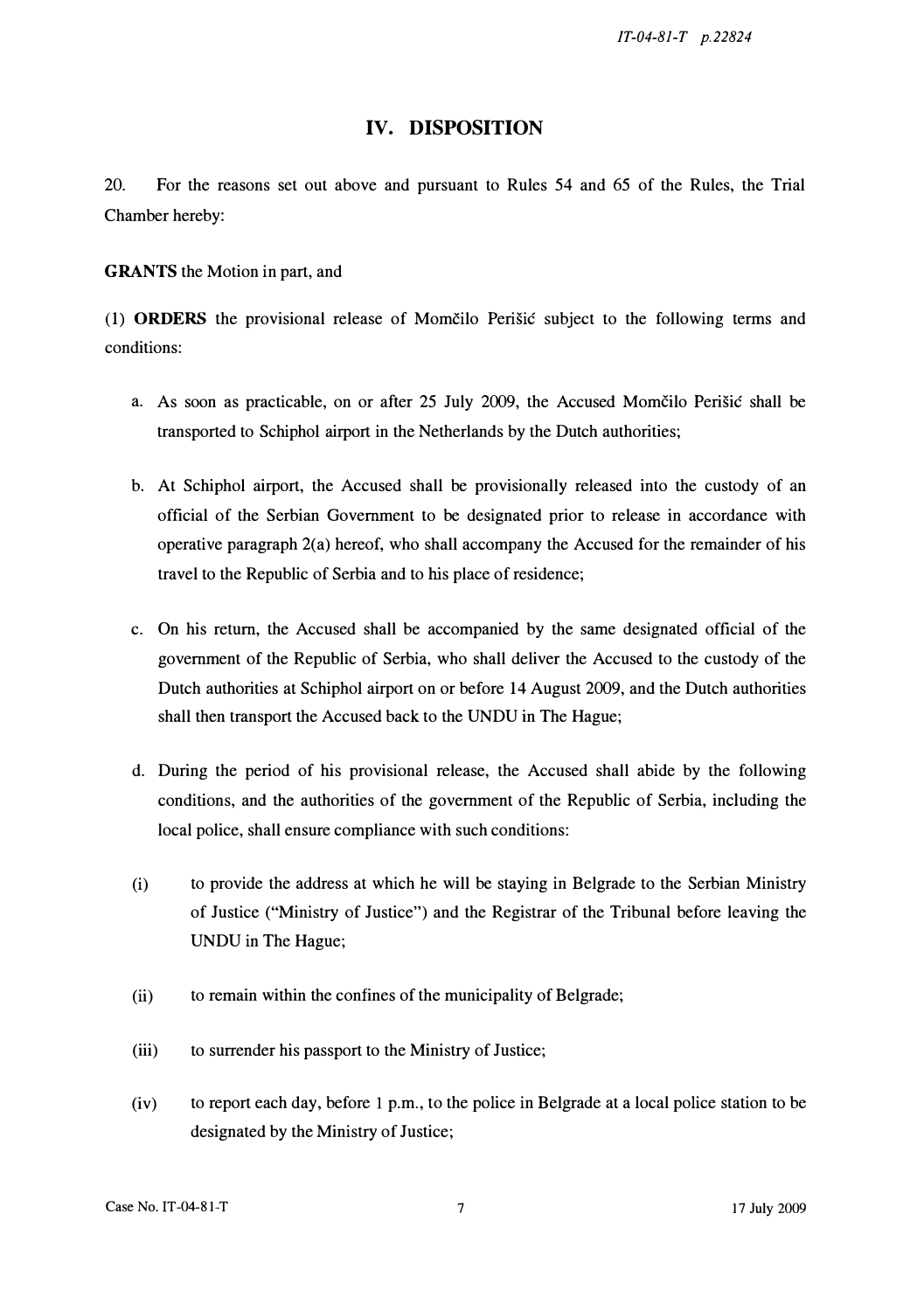- (v) to consent to having the Ministry of Justice check with the local police about his presence and to the making of occasional, unannounced visits upon the Accused by the Ministry of Justice or by a person designated by the Registrar of the Tribunal;
- (vi) not to have any contact whatsoever or in any way interfere with any victim or potential witness or otherwise interfere in any way with the proceedings or the administration of justice;
- (vii) not to seek direct access to documents or archives nor destroy evidence;
- (viii) not to discuss his case with anyone, including the media, other than with his counsel;
- (ix) to continue to cooperate with the Tribunal;
- (x) to comply strictly with any requirements of the authorities of the Republic of Serbia necessary to enable them to comply with their obligations under this Order and their guarantees;
- (xi) to return to the Tribunal on or before 14 August 2009; and
- (xii) to comply strictly with any further order of the Trial Chamber varying the terms of or terminating his provisional release;
- (2) REQUIRES the government of the Republic of Serbia to assume responsibility as follows:
	- a. to designate an official of its Government into whose custody the Accused shall be provisionally released and who shall accompany the Accused from Schiphol airport to the Republic of Serbia and to the Accused's place of residence, and to ensure that the same official shall accompany the Accused from his place of residence to Schiphol airport, where the Accused shall be delivered into the custody of the Dutch authorities, who will in tum transport him back to the UNDU;
	- b. to notify, as soon as practicable, the Trial Chamber and the Registrar of the Tribunal of the name of the official designated in the previous sub-paragraph;
	- c. for the personal security and safety of the Accused while on provisional release;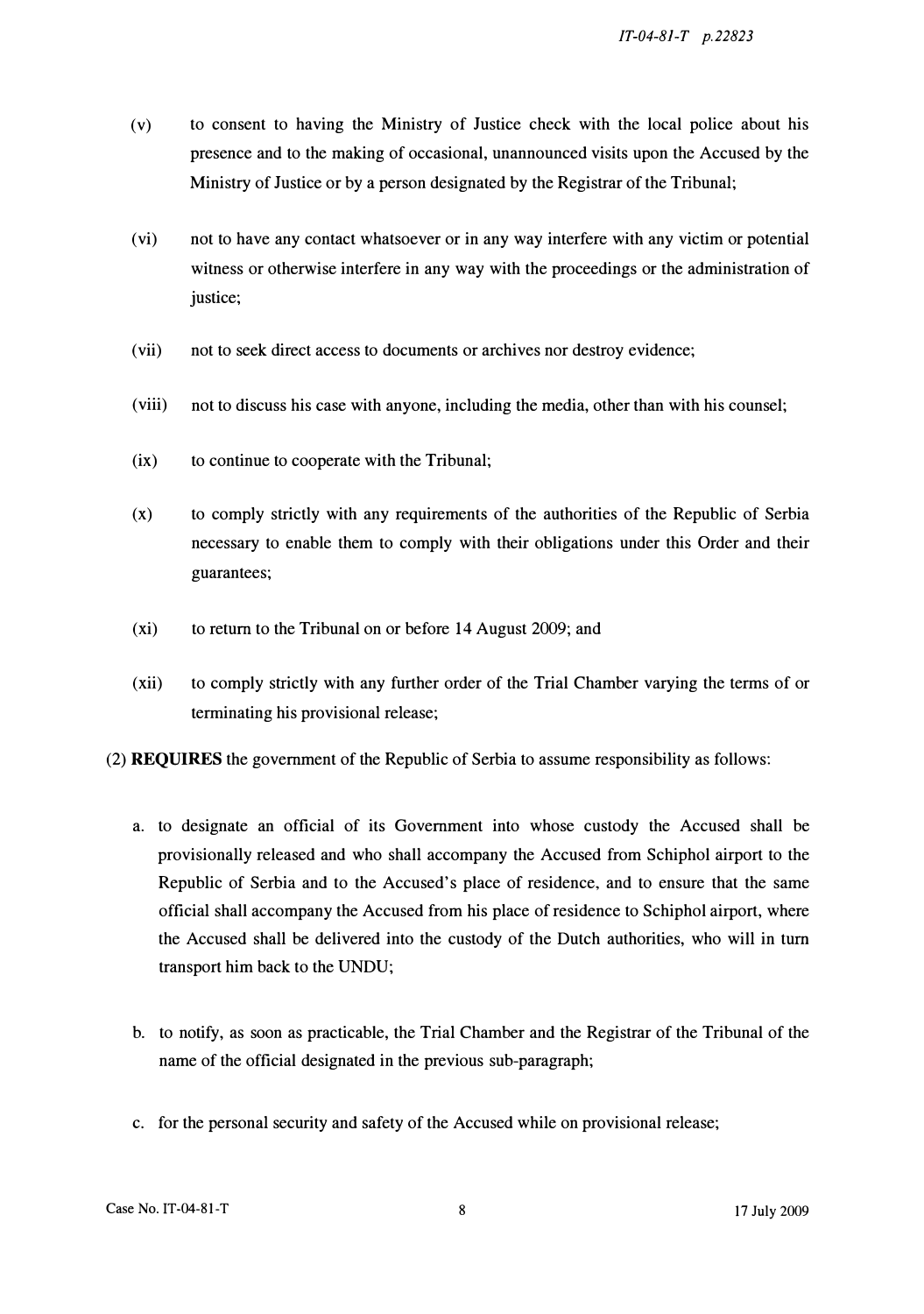- d. for all expenses concerning transport of the Accused from Schiphol airport to Belgrade and back;
- e. for all expenses concerning accommodation and security of the Accused while on provisional release;
- f. to ensure that the Accused report once a day, no later than 1 p.m., to a local police station;
- g. to notify the Registry of the Tribunal within two hours of any failure of the Accused to report to the police station as directed;
- h. at the request of the Trial Chamber, the Prosecution or the Defence, to facilitate all means of cooperation and communication between the parties and to ensure the confidentiality of any such communication;
- i. to submit a written report to the Trial Chamber every week as to the compliance of the Accused with the terms of this Decision;
- J. to arrest and detain the Accused immediately should he breach any of the conditions of this Decision; and
- k. to report immediately to the Trial Chamber any breach of the conditions set out above;

(3) INSTRUCTS the Registrar of the Tribunal to consult with the Ministry of Justice in the Netherlands as to the practical arrangements for release of the Accused and to continue to detain him at the UNDU in The Hague until such time as the Trial Chamber and the Registrar have been notified of the name of the designated official of the government of the Republic of Serbia into whose custody the Accused is to be provisionally released;